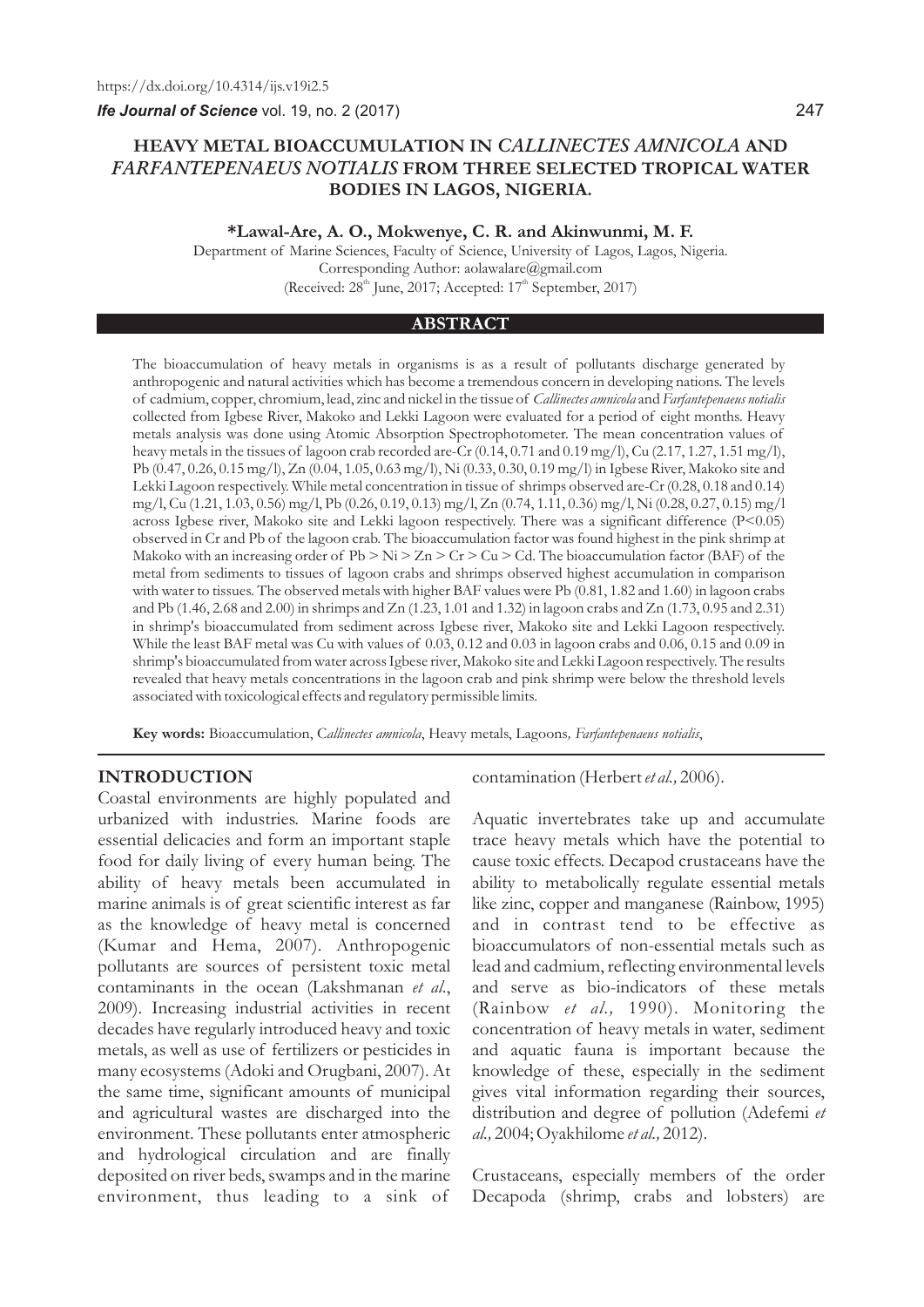ecologically and economically important. This interest has prompted scientific studies in many areas, including reproduction. Furthermore, the presence of metal pollutants in fresh water has been found to disturb the delicate balance of the aquatic ecosystem. Thus manifesting in the fish physiology as fish tends to concentrate some metals in their body tissues (Aiyesanmi, 2006).

The fate of heavy metals introduced by human activities into aquatic ecosystems has recently become the subject of wide spread concern, since beyond the tolerable limits they become toxic (Pocock *et al.,* 1994; Koller *et al.,* 2004). Determination of harmful and toxic substances in water sediments and biota, gives direct information on the significance of pollution in the aquatic environment (Hugget *et al.,* 1973). The pollution of sediments, water resources and biota by heavy metals is of major concern especially in many industrialized countries because of their toxicity, persistence and bio-accumulative nature (Ikem *et al.,* 2003).

Therefore, this paper seeks to provide information on the concentrations of lead (Pb), Chromium (Cr), copper (Cu), nickel (Ni), cadmium (Cd) and zinc (Zn) in the tissues of Lagoon crabs and Pink shrimps, water and sediments found in the Igbese River, Makoko site along the Lagos Lagoon and Lekki Lagoon of Lagos State of Nigeria.

# **MATERIALS AND METHODS Brief description of study sites**

**Station 1 (Igbese River):** It is located at Ikorodu area of Lagos State with GPS coordinates of  $6^{\circ}$  45' 37.03"N and  $3^{\circ}$  32'14.65"E. It is a freshwater body which empties into the Lagos Lagoon via the Ogun River.

**Station 2 (Makoko):** It is located at Makoko area with GPS coordinates of  $6^{\circ}47'36''N$  and 3°27'29"E. The Makoko site lies within the Lagos Lagoon and it receives freshwater from Lekki Lagoon via Epe Lagoon in the North-east and discharges from Majidun, Agboyi and Ogudu creeks as well as Ogun River in the North-west (Soyinka, 2008; Lawal-Are and Nwankwo, 2011).

**Station 3 (Lekki Lagoon):** The Lekki Lagoon is one of the largest lagoons in West Africa, covering an area of nearly 247 km<sup>2</sup> and it supports a major fishery. The lagoon is located between Lagos and Ogun States of Nigeria and it lies between longitude 4° 00' and 4° 15' E and between latitude 6° 25' and 6° 37' N. According to Kusemiju (1973), the lagoon has a surface area of about 247 km<sup>2</sup> and it is mostly shallow, (3.0m average depth) the maximum depth being 6.4m. Lekki Lagoon is a freshwater environment fed by the River Oni in the North eastern part and by Rivers Oshun and Saga in the north western parts of the lagoon. It opens into the sea via the Lagos Lagoon and Lagos harbor.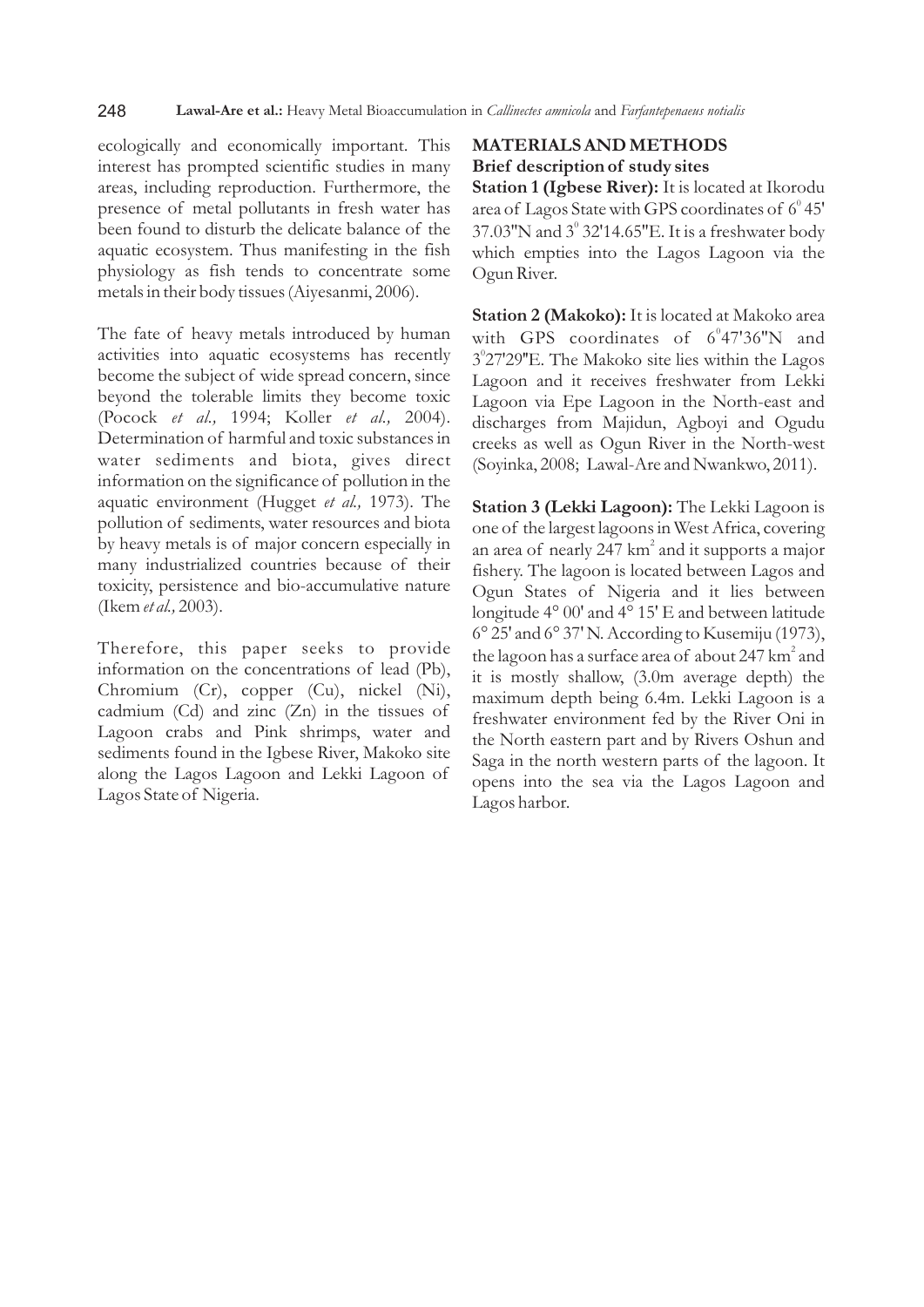

**Figure 1:** The three sampling stations (Igbese River, Makoko site and Lekki Lagoon) indicated with

# **SAMPLES COLLECTION**

Water, Sediment, Crabs and Shrimps samples were collected for a period of eight (8) months from the three (3) stations which include: the Makoko area along the Lagos Lagoon, Igbese River situated at Ikorodu area of Lagos and Lekki Lagoon.

### **Collection of Water samples**

Water samples were collected with sampling bottles from each of the three stations, stored in an ice chest and transported to the laboratory for the determination of the heavy metals.

## **Collection of Sediment samples**

Sediment sampling was performed with Van-veen grab from the bottom at all stations. After sampling, the samples were packed in plastic bags, preserved in an ice chest and transported to the laboratory for analysis.

### **Collection of Specimens**

Samples of Lagoon crabs (*Callinectes amnicola*) and Pink shrimps (*Farfantepenaeus notialis*) were collected weekly for a period of eight months, from March to October, 2013. The shrimps were purchased from Shrimpers using wooden boats or canoes powered by small outboard engines while the crab was also collected from each of the stations. Samples were transferred to the laboratory in an ice chest and stored in a deep freezer for further analysis. Each crab was properly cleaned by rinsing with distilled water to remove debris, planktons and other external adherent and then they were dissected for the collection of the tissues.

### **DETERMINATION OF HEAVY METALS**

# **Determination of Metals in Water**

Sample pre-treatment: 100 ml of thoroughly well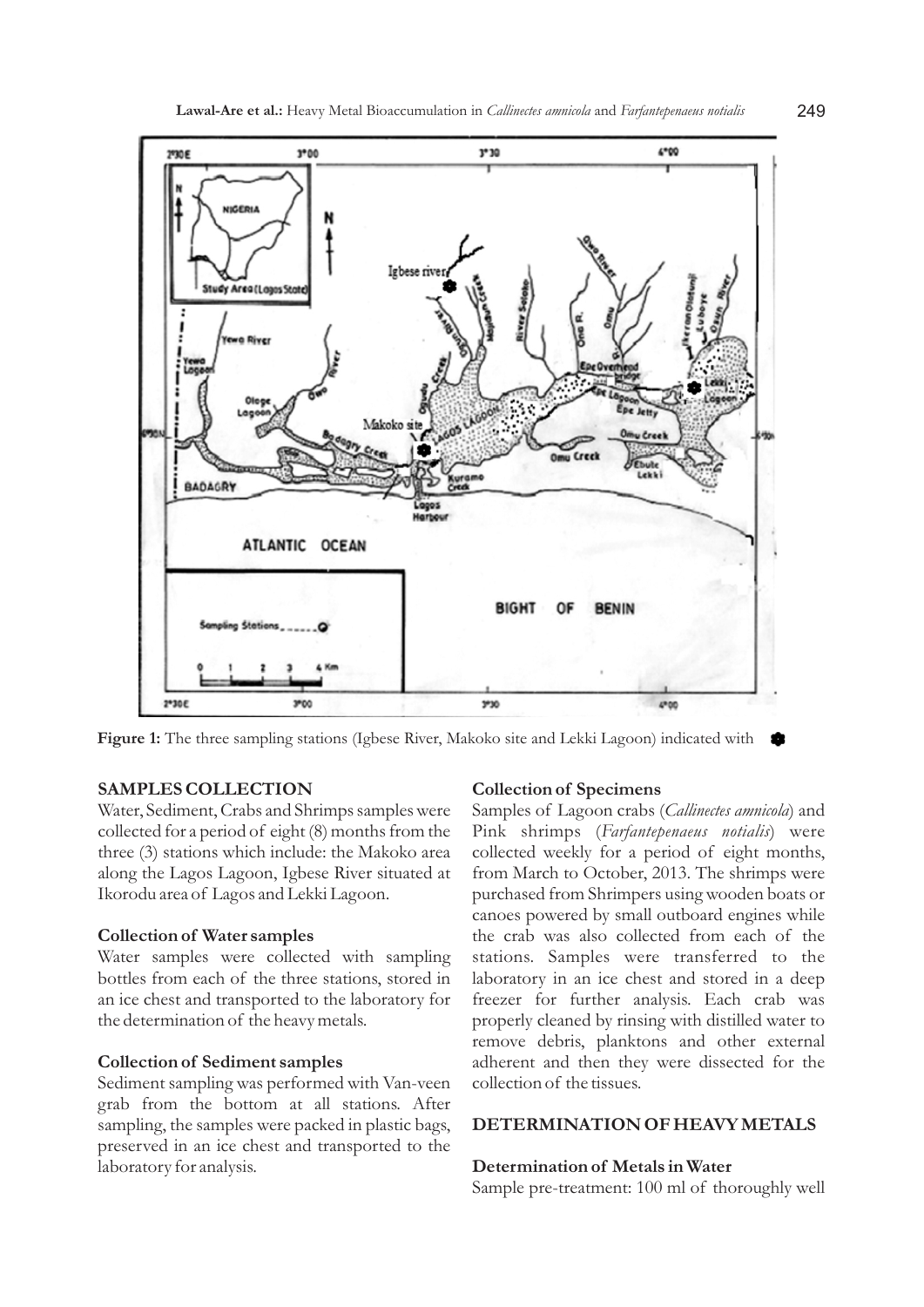mixed water sample was transferred into a beaker and 5 ml concentrated nitric acid was added. The beaker was placed on a hot plate and evaporated to dryness. The beaker was then cooled and another 5 ml of concentrated nitric acid was added. Heating continued until a light coloured residue was observed. Then 1 ml concentrated nitric acid was added and warmed slightly to dissolve the residue. The walls of the beaker were then washed with distilled water and the volume was adjusted to 50 ml. The samples were digested to determine the levels of cadmium, chromium, copper, lead, zinc and nickel present in them using Atomic Absorption Spectrophotometer (AAS) Perkin Elmer Analyst (Model No: Analyst 200).

#### **Digestion of Sediment Samples**

About 5 g of sediment samples was weighed into a clean porcelain crucible and heated over a hot plate to ignite as well as carefully burn the sample. The residue was then heated in a muffle furnace at 550 ºC until the carbon content (organic matter) was carefully and completely oxidized (about 1 h). The residues left was dissolved in a few drops of aqua-regia (3 parts concentrated HCl + 1 part concentrated HNO<sub>3</sub>) and then diluted with distilled water. The resulting mixture was then filtered, rinsed very well and the filtrate made up the 100 ml mark in a standard (volumetric) flask according to APHA (1998) and FAO/SIDA (1986).

## **Determination of Metals in Sediments**

The resulting solution from the digestion was then aspirated into the flame of the Atomic Absorption Spectrophotometer (AAS) Perkin Elmer Analyst 200 using air-acetylene flame for the metal analysis against standard metal solutions. Each metal was analyzed using the specific hollow cathode lamp at a specific wavelength (FAO/SIDA, 1986).

# **Determination of Metals in Lagoon Crab (***C. amnicola***) and Pink Shrimp (***F. notialis***)**

After digestion of the shell (carapace) of crab and the tissue of Pink shrimp respectively, the resulting solution from the digestion was then aspirated into the flame of the Atomic Absorption Spectrophotometer (AAS) Perkin Elmer Analyst 200 using air-acetylene flame for the metal analysis against standard metal solutions. Each metal (cadmium, chromium, copper, lead, zinc and nickel) was analyzed using the specific hollow cathode lamp at a specific wavelength according to APHA, (1998); Radajevic and Bashkin, (1999) and Onyeonwu (2000).

### **Bioaccumulation factor (BAF)**

Bioaccumulation factor (BAF) was calculated to determine the level of heavy metal accumulation in the tissue of the organism using the formula below:

BAF = Concentration of metals in sediment/Water (mg/kg) Concentration of metals in Crab/Shrimps (mg/kg)

Where BAF is the ratio of metal concentration in the crabs and shrimps tissue to its concentration in the sediment and water.

#### **Statistical Analysis**

One-way analysis of variance (ANOVA) and comparison of means by Duncan's New Multiple Range Test (DMRT) was used to test for significant differences in the level of heavy metals.

# **RESULTS AND DISCUSSION**

The result of the analyses of the concentration of heavy metals present in the tissue of the Crab (*Callinectes amnicola*), Pink shrimp (*Farfantepenaeus notialis*)*,* Sediments and Water of the three (3) sampling stations (Igbese River, Makoko area and Lekki Lagoon) for the period of eight (8) months is presented in table 1.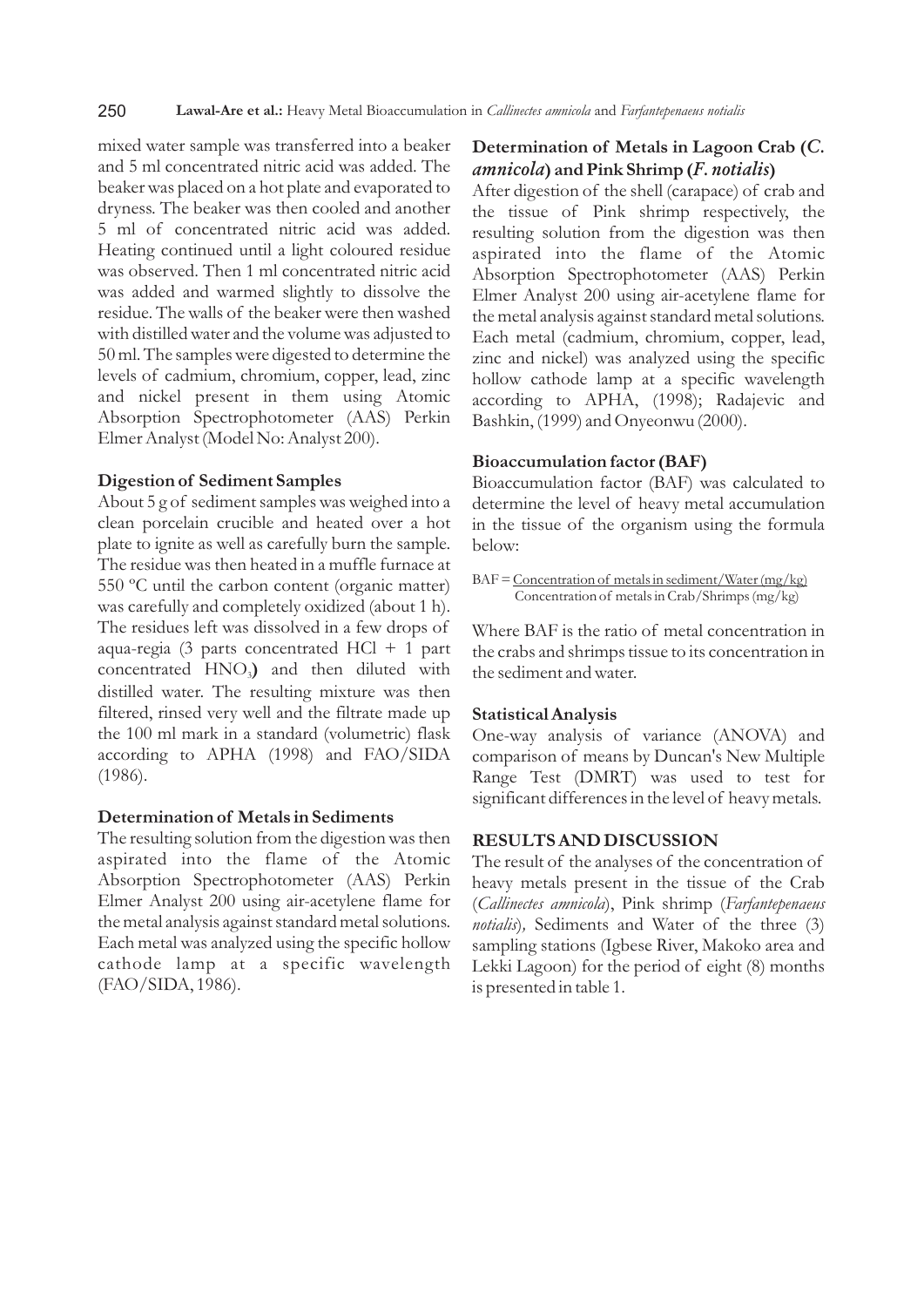**Table 1:** Mean Concentration of Metals in the water, sediment, Lagoon Crab (*Callinectes amnicola*) and Pink Shrimp (*Farfantepenaeus notialis*) Samples collected from Igbese River, Makoko and Lekki Lagoons.

| <b>SAMPLE</b>                           | WATER (Mean $\pm$ S.E) (mg/L) |                            |                               |                               |                               |                               |
|-----------------------------------------|-------------------------------|----------------------------|-------------------------------|-------------------------------|-------------------------------|-------------------------------|
| <b>STATIONS</b>                         | C <sub>d</sub>                | Cr                         | Cu                            | Pb                            | Zn                            | Ni                            |
| <b>IGBESE</b>                           | $0.014 \pm 0.01$ <sup>a</sup> | $0.189 \pm 0.05^{\circ}$   | $0.07 \pm 0.03$ <sup>ab</sup> | $0.05 \pm 0.03^{\circ}$       | $0.16 \pm 0.05^{\circ}$       | $0.03 \pm 0.04^{\circ}$       |
| МАКОКО                                  | $0.008 \pm 0.005^{\circ}$     | $0.075 \pm 0.11^{\circ}$   | $0.15 \pm 0.03^{\circ}$       | $0.14 \pm 0.03^{\circ}$       | $0.14 \pm 0.04^{\circ}$       | $0.04 \pm 0.00b$              |
| <b>LEKKI</b>                            | $0.003 \pm 0.00^{\circ}$      | $0.173 \pm 0.07^{\circ}$   | $0.05 \pm 0.03^{\circ}$       | $0.08 \pm 0.05^{\circ}$       | $0.05 \pm 0.03^{\circ}$       | $0.02 \pm 0.01^{\circ}$       |
| (mg/kg)<br>SEDIMENT (Mean ± S.E)        |                               |                            |                               |                               |                               |                               |
| <b>IGBESE</b>                           | $0.00 \pm 0.00^{\circ}$       | $0.17 \pm 0.12^{\text{a}}$ | $0.45 \pm 0.08$               | $0.38 \pm 0.02$ <sup>ab</sup> | $1.28 \pm 0.04$ <sup>b</sup>  | $0.28 \pm 0.03^{\rm b}$       |
| МАКОКО                                  | $0.00 \pm 0.00^{\circ}$       | $0.16 \pm 0.03^{\circ}$    | $0.56 \pm 0.13^{\circ}$       | $0.51 \pm 0.04^{\rm b}$       | $1.06 \pm 0.03$ <sup>ab</sup> | $0.47 \pm 0.05$ <sup>c</sup>  |
| <b>LEKKI</b>                            | $0.00 \pm 0.00^{\circ}$       | $0.07 \pm 0.04^{\circ}$    | $0.17 \pm 0.05^{\circ}$       | $0.24 \pm 0.07^{\circ}$       | $0.83 \pm 0.24$ <sup>a</sup>  | $0.14 \pm 0.04^{\circ}$       |
| LAGOON CRAB (Mean $\pm$ S.E)<br>(mg/kg) |                               |                            |                               |                               |                               |                               |
| <b>IGBESE</b>                           | $0.00 \pm 0.00^{\circ}$       | $0.14 \pm 0.02^{\text{a}}$ | $2.17 \pm 0.08$ <sup>b</sup>  | $0.47 \pm 0.10^{\rm b}$       | $1.04 \pm 0.18^{\circ}$       | $0.33 \pm 0.03^{\rm b}$       |
| МАКОКО                                  | $0.00 \pm 0.00^{\circ}$       | $0.71 \pm 0.13^{\rm b}$    | $1.27 \pm 0.03$ <sup>ab</sup> | $0.28 \pm 0.06$ <sup>ab</sup> | $1.05 \pm 0.17^{\circ}$       | $0.30 \pm 0.02$ <sup>ab</sup> |
| <b>LEKKI</b>                            | $0.00 \pm 0.00^{\circ}$       | $0.19 \pm 0.07^{\circ}$    | $1.51 \pm 0.46^{\circ}$       | $0.15 \pm 0.07^{\circ}$       | $0.63 \pm 0.24^{\circ}$       | $0.20 \pm 0.06^{\circ}$       |
| PINK SHRIMP (Mean $\pm$ S.E)<br>(mg/kg) |                               |                            |                               |                               |                               |                               |
| <b>IGBESE</b>                           | $0.00 \pm 0.00^{\circ}$       | $0.28 \pm 0.10^{\circ}$    | $1.21 \pm 0.03^{\rm b}$       | $0.26 \pm 0.07^{\circ}$       | $0.74 \pm 0.13$ <sup>ab</sup> | $0.28 \pm 0.03^{\rm b}$       |
| МАКОКО                                  | $0.00 \pm 0.00^{\circ}$       | $0.18 \pm 0.08^{\circ}$    | $1.02 \pm 0.14$ <sup>b</sup>  | $0.19 \pm 0.04^{\circ}$       | $1.11 \pm 0.16$ <sup>b</sup>  | $0.27 \pm 0.02^{\rm b}$       |
| <b>LEKKI</b>                            | $0.00 \pm 0.00^{\circ}$       | $0.14 \pm 0.04^{\circ}$    | $0.56 \pm 0.19^{\circ}$       | $0.13 \pm 0.06^{\circ}$       | $0.36 \pm 0.13^{\circ}$       | $0.15 \pm 0.05^{\circ}$       |

Means with the same superscript alphabet along the row are not significantly different ( $P > 0.05$ )

#### **Bioaccumulation Factor of Heavy Metals**

The result of the heavy metals bioaccumulated in

the tissue of the Crab (*C. amnicola*) and Pink shrimp (*F. notialis*) is presented in figure 2.



# **BAFIN TEST SAMPLES**

**Figure 2:** Bioaccumulation factor of heavy metals in the tissue of Lagoon crabs and Pink shrimps from the water and sediments in Igbese River, Makoko site and Lekki Lagoon.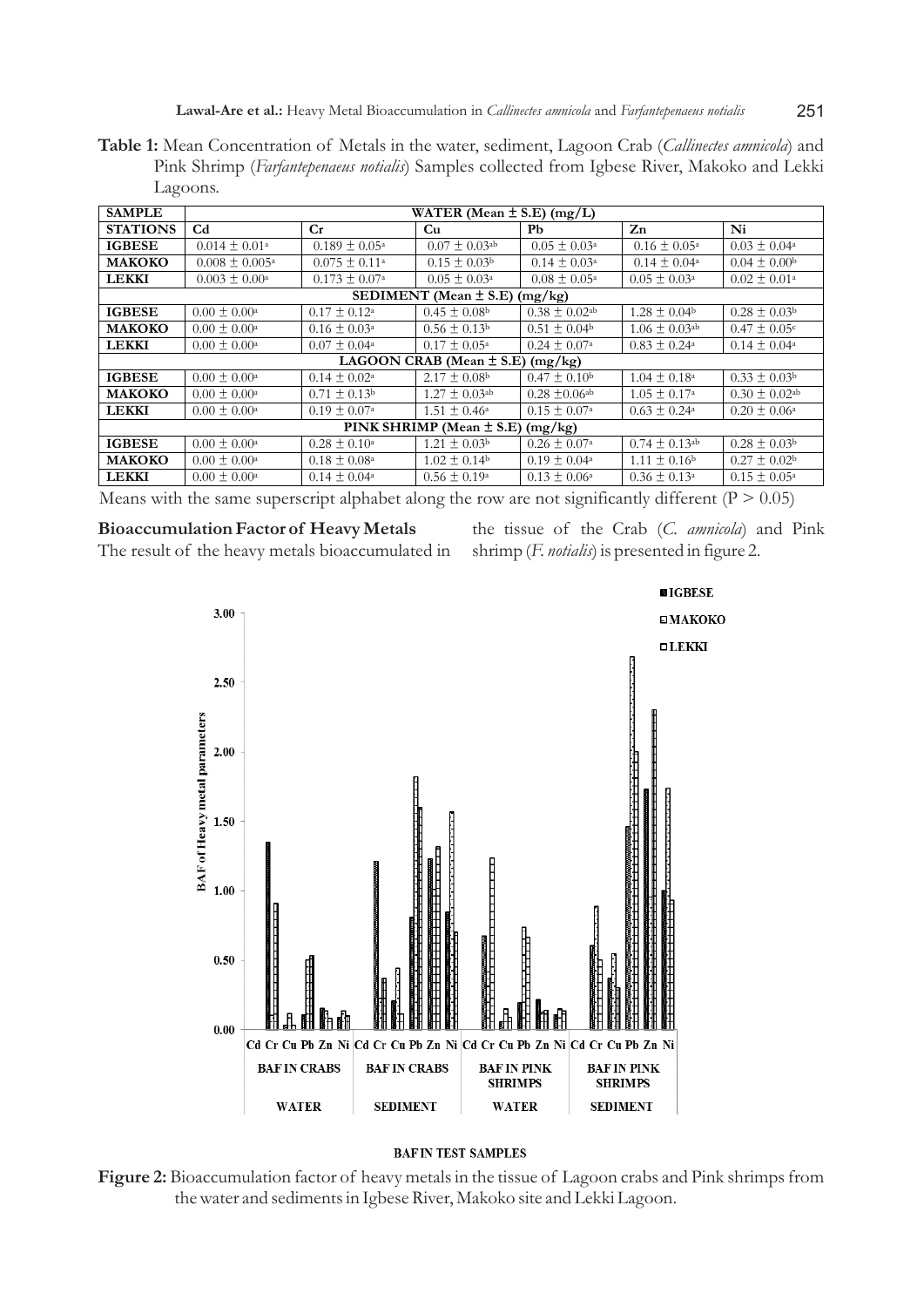#### 252 **Lawal-Are et al.:** Heavy Metal Bioaccumulation in *Callinectes amnicola* and *Farfantepenaeus notialis*

This study showed that the heavy metal concentrations are more accumulated in the sediments and Pink shrimps, which showed a significant difference  $(P < 0.05)$  compared to Lagoon crabs and water. The concentrations of the trace metals were below the recommended permissible safe level for human consumption by World Health Organization and Food and Agricultural Organization. According to FAO (1986) and FEPA (1991), the WHO recommended quantities of persistent toxic metals in water are: Cd -  $2.00\mu$ g/g; Pb -  $2.00\mu$ g/g; Zn - 1000μg/g; Ni - 2.00μg/g while FEPA (1991) for water, the statutory limit or permissible requirements are (Cd, Cr, Cu, Pb, Zn and Ni) –  $(< 1$ mg/l). The heavy metal accumulated in the water at the entire sampling stations fell within the permissible limits of waste water and effluent discharge into the aquatic ecosystem. While at the Makoko site, Pb was high and exceeds the permissible limit in the Pink shrimps (*Farfantepenaeus notialis*) and found to be moderate in the Lagoon crabs. The Pink shrimp heavy metal bioaccumulated followed a decreasing order for Igbese River -  $Zn > Pb > Ni > Cr > Cu > Cd;$ Makoko site – Pb  $> Ni$   $> Zn$   $> Cr$   $> Cu$   $> Cd$  and Lekki lagoon-  $Zn > Pb > Ni > Cr > Cu > Cd$ . For the Lagoon crabs, Igbese River -  $Zn > Cr > Ni$ Pb > Cu > Cd; Makoko site – Pb > Ni > Zn > Cu > Cr > Cd and Lekki lagoon- Pb > Zn > Ni > Cr > Cu > Cd. Zinc and lead bioaccumulated most and cadmium was least.

For Pink shrimps, there was a strongly positive correlation between Cr and Zn (Lekki lagoon) ( $r =$ 0.780) and Ni and Zn (Lekki lagoon) ( $r = 0.716$ ). While the Lagoon crabs showed strongly positive correlation between Cu (Makoko site) and Cu (Lekki lagoon) ( $r = 0.739$ ); Ni (Igbese River) and Ni (Makoko site) ( $r = 0.751$ ); Cu (Igbese River) and Cu (Makoko site) ( $r = 0.808$ ); Zn (Igbese River) and Zn Makoko site) ( $r = 0.829$ ); which also indicated that there was a significant difference  $(P<0.05)$ .

It can be deduced that crabs and shrimps as some of the aquatic biota bioaccumulates and serves as bio-indicator of persistent toxic metals or contaminants in aquatic environments. This study is in agreement with findings of Williams *et al.,*  (2007) who reported higher concentration of trace metals in fine grain muddy sediments of Igbede and Ojo Rivers in Nigeria coast lines compared to the coarse and sandy deposits of Ojora coastlines. In another work, (Ayejuyo *et al.,*  2008) reported various levels of five metals in sediments of water arising from indiscriminate dumping of human and industrial wastes into Rivers freely flowing in and out of fish ponds. Interaction between the biota and their environment is becoming consistent and robust (Ayejuyo *et al.*, 2003; Adekoya *et al.,* 2006).

Probable Effect Concentrations (PEC) of sediment metal levels (Pb: 128, Cd: 5, Cr: 111, Cu: 149, Zn: 459 mg/kg) has been proposed by McDonald *et al*., (2000). The results of the present study show that the levels of Cd, Cu, Cr, Pb and Zn were much below the proposed effect concentration of sediment levels. Above this level, metals may have adverse effects on sediment dwelling organisms. The present results showed that metal concentrations were low in the tissues of the shrimps and crabs despite the physiological roles in the metabolisms of the organisms.

In conclusion, the findings of this study indicated that the Pink shrimp and Lagoon crabs are still fit for human consumption since the heavy metals concentrations falls under the recommended permissible safe level for human consumption by World Health Organization and Food and Agricultural Organization. Therefore, as a measure to boost biomonitoring of the aquatic ecosystem, industrialists and other commercial users should take steps to reduce the aquatic pollution as these heavy metals are biomagnified in the tissues of human beings through the food chain.

#### **ACKNOWLEDGMENTS**

The authors are thankful to the Nigerian Institute of Medical Research (NIMR) for the facilities provided, Dr. B. O. Bassey (Department of Marine Sciences, University of Lagos) who reviewed the statistical analysis and Emeritus Professor Kola Kusemiju (Department of Marine Sciences, University of Lagos) who reviewed the manuscript.

#### **REFERENCES**

Adefemi, O.S., Olaofe, O. and Asaolu, S.S. (2004).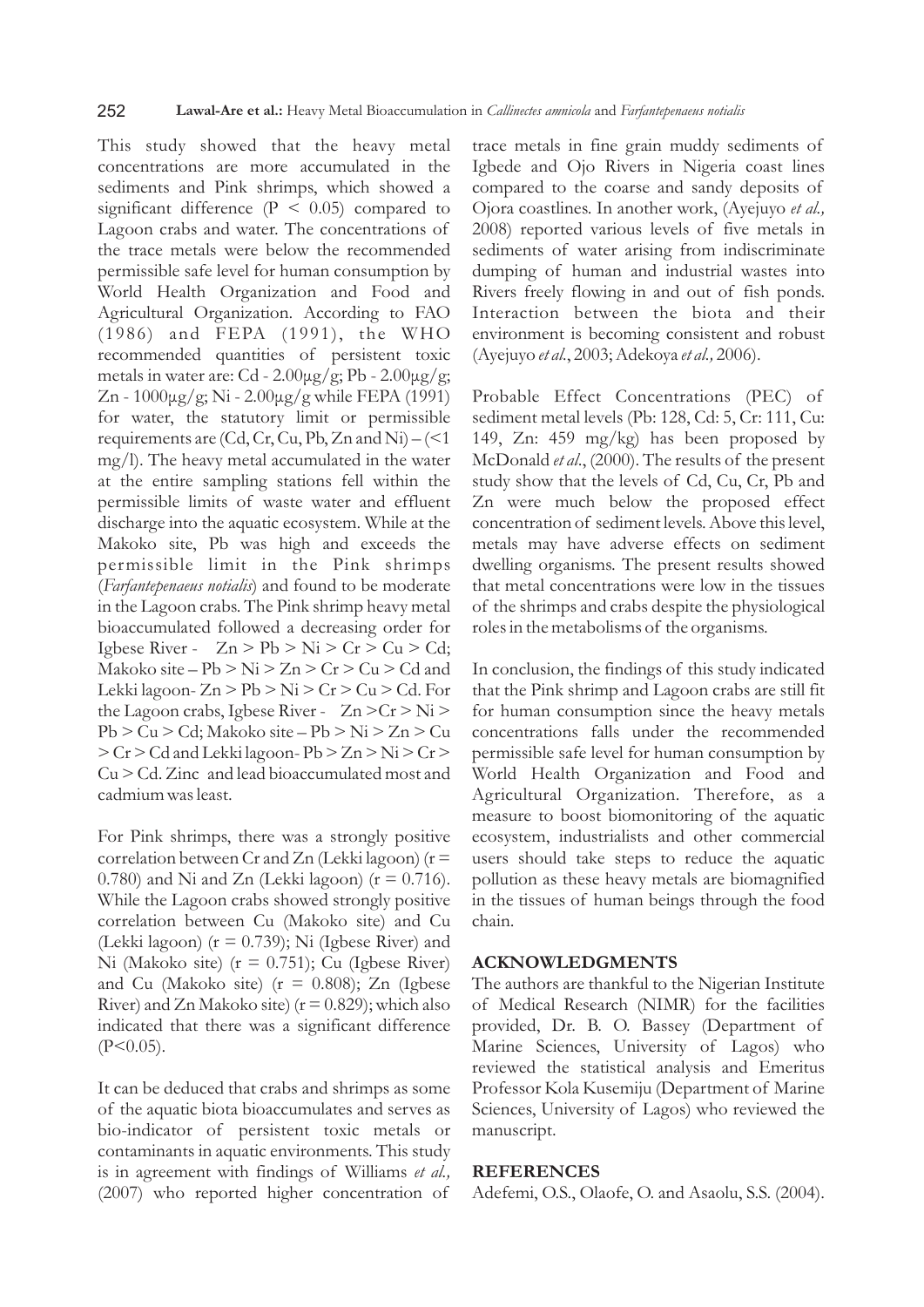Concentration of Heavy metals in water sediment and fish parts (*Ilisha africana*) from Ureje dam, Ado-Ekiti, Ekiti State, *Nig.J. Biol. Phy. Sci.,* 3: 111 – 114.

- Adekoya, J.A., Williams, A.B., Ayejuyo, O.O. (2006). Distribution of heavy metals in sediments of Igbede, Ojo and Ojora Rivers of Lagos, Nigeria. *Environmentalist.*  26:277-280.
- Adoki, A. and Orugbani, T. (2007). Influence of nitrogenous fertilizer plant effluents on growth of selected farm crops in soils polluted with crude petroleum hydrocarbons. *Afr. J. Agric. Res*. 2 (11): 569-73.
- Aiyesanmi, A.F. (2006) Baseline concentration of heavy metals in water samples from Rivers within Okitipupa southeast belt of the Nigerian bitumen field. *J. Chem. Soc. Nigeria***.** 31 (1&2): 30 – 37.
- American Public Health Association (APHA), (1998). Standard methods for the examination of water and waste water.  $20<sup>th</sup>$ Edn. APHA, Washington, DC., pp: 1325.
- Ayejuyo, O.O., Olowu, R.A., Megwa, K.C., Denloye, A.A.B. and Owodeinde, F.G. (2003). Trace metals in Clarias lazere, water and sediment from Majidun River, Ikorodu, Nigeria. *Res. Communications in Fisheries* 1(1):27–31.
- Ayejuyo, O.O, Omojole, M.O. and Ojoniyi, O.J. (2008). Sediment load and bioconcentration of heavy metals by shrimp (*Penaeus notialis*) from Epe Lagoon, Nigeria. *Environ. Monit. Assess*, 163: 295- 301.
- Food and Agricultural Organization/Swedish International Development Cooperation Agency (FAO/SIDA), (1986). Manual of Methods in Aquatic Environmental Research, part 9. Analysis of metals and organochlorines in fish. FAO fisheries Technical Paper, 212: 21-33.
- FAO (1986). Review of the state of water pollution affecting inland fisheries in Southeast Asia, Alabaster, J.S. FAO Fisheries Technical Paper No. 260.
- Federal Environmental Protection Agency (FEPA), (1991). Guidelines and standards for Environmental Pollution Control in Nigeria. Decree 58 of 1988, pp: 238.
- Herbert, P., Ana, L.S., João, M.J., Santos, L. and Alves, A. (2006). Determination of semivolatile priority pollutants in landfill leachates and sediments using microwaveassisted headspace solid-phase microextraction. *Anal Bioanal Chem.* 386: 324- 331.
- Hugget, R.J., Bencher, M.E. and Slone, H.D. (1973). Utilizing metal concentration relationships in the eastern oyster (*Craostrae virginica*) to detect heavy metal pollution. *Wat. Res*., 7: 151-540.
- Ikem, A., Egiebor, N.O. and Nyavor, K. (2003). Trace elements in water, fish and sediment from Tuskegee Lake, South Eastern USA. Water, Air and Soil Pollution, 149: 51-75.
- Koller, K., Brown, T., Spurgeon, A. and Levy, L. (2004). Recent development in low level exposure and intellectual impairment in children. *Environ. Health Perspect*., 112 (9): 987-994.
- Kumar, H. and Hema, A. (2007). Heavy metal accumulation in certain marine animals along the East Coast of Chennai, Tamil Nadu, India *J. Environ. Biol.* 28(3): 637-643.
- Kusemiju, K. (1973). A study of the catfishes of Lekki lagoon with particular reference to the species *Chrysichthys walkeri* Bagridae. Ph.D. Thesis. University of Lagos, 188pp.
- Lakshmanan, R., Kesavan, K., Vijayanand, P., Rajaram, V. and Rajagopal, S. (2009). Heavy metals accumulation in five commercially important fishes of Parangipettai, Southeast Coast of India. *Advance J. Food Sci. Technol.* 1(1): 63-65.
- Lawal -Are, A.O., Onyema, I.C. and Akande, T.R. (2010). The Water Chemistry, Crustacean Zooplankton and Some Faunal Species of a Tropical Tidal Creeks in Lagos, Nigeria. *Journal of American Science*, 6(1):81 -90
- Lawal-Are, A.O. and Nwankwo, H. (2011). Biology of the Hairy Mangrove Crab, *Sersema Huzardii* (Decapoda: Gras-pidae) from a Tropical Estuarine Lagoon. *Journal of American Science.* 7(7):402-408
- McDonald, D.D., Ingersoli, C.G. and Berger, T. (2000). Development and evaluation of consensus-based sediment quality guidelines for freshwater ecosystems. *Archives of Environmental Contamination and Toxicology* 39:20-31.